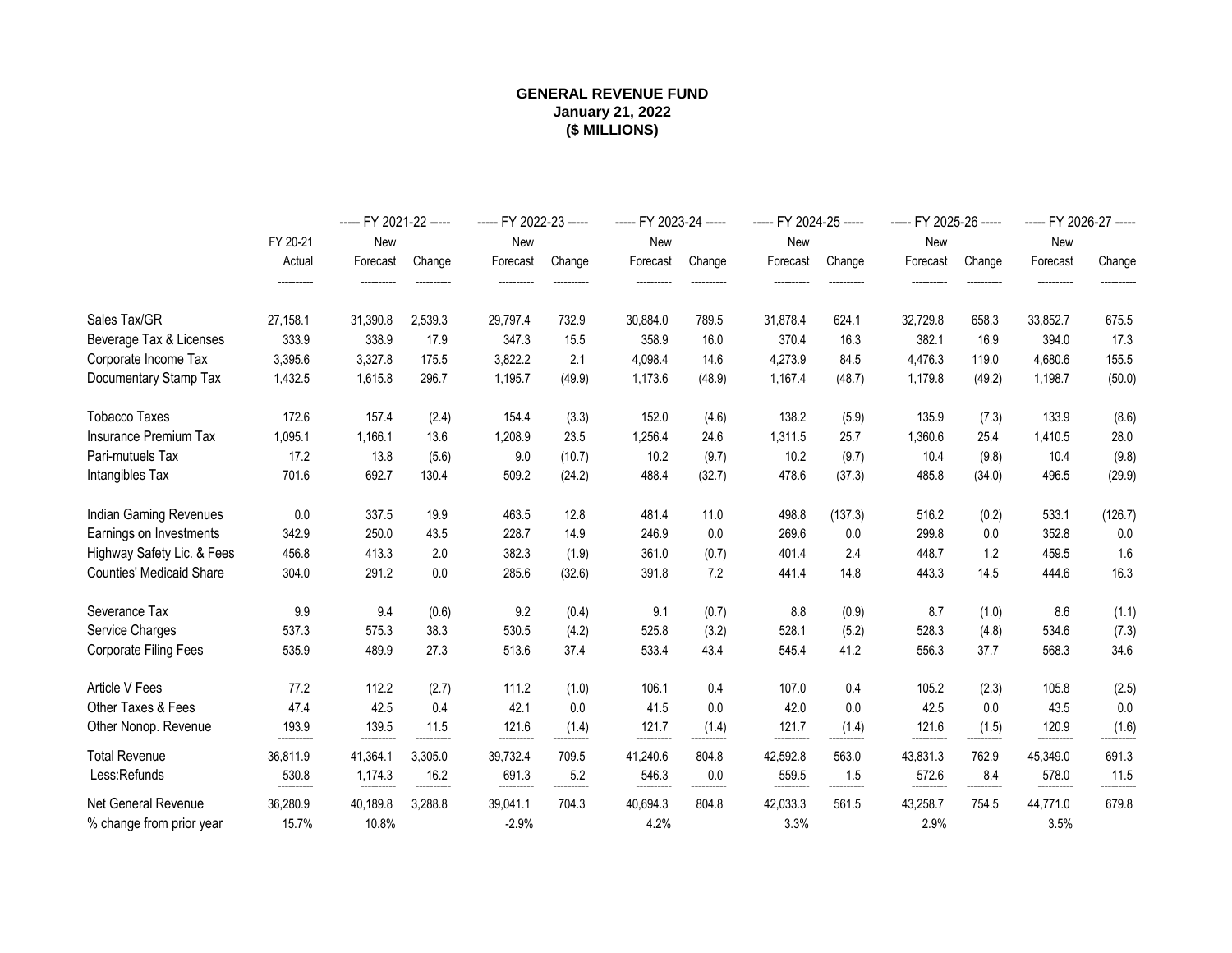|                                 | ------------------ TOTAL ------------------ |          |         |          | ------------- RECURRING ------------- |         | --------- NONRECURRING ---------- |          |        |  |
|---------------------------------|---------------------------------------------|----------|---------|----------|---------------------------------------|---------|-----------------------------------|----------|--------|--|
|                                 | Old                                         | New      |         | Old      | New                                   |         | Old                               | New      |        |  |
|                                 | Forecast                                    | Forecast | Change  | Forecast | Forecast                              | Change  | Forecast                          | Forecast | Change |  |
| Sales Tax/GR                    | 28,851.5                                    | 31,390.8 | 2,539.3 | 28,609.4 | 31,148.7                              | 2,539.3 | 242.1                             | 242.1    | 0.0    |  |
| Beverage Tax & Licenses         | 321.0                                       | 338.9    | 17.9    | 315.1    | 333.0                                 | 17.9    | 5.9                               | 5.9      | 0.0    |  |
| Corporate Income Tax            | 3,152.3                                     | 3,327.8  | 175.5   | 4,086.0  | 4,294.6                               | 208.6   | (933.7)                           | (966.8)  | (33.1) |  |
| Documentary Stamp Tax           | 1,319.1                                     | 1,615.8  | 296.7   | 1,319.1  | 1,615.8                               | 296.7   | 0.0                               | 0.0      | 0.0    |  |
| Tobacco Taxes                   | 159.8                                       | 157.4    | (2.4)   | 148.3    | 145.9                                 | (2.4)   | 11.5                              | 11.5     | 0.0    |  |
| <b>Insurance Premium Tax</b>    | 1,152.5                                     | 1,166.1  | 13.6    | 1,144.8  | 1,158.4                               | 13.6    | 7.7                               | 7.7      | 0.0    |  |
| Pari-mutuels Tax                | 19.4                                        | 13.8     | (5.6)   | 19.4     | 13.8                                  | (5.6)   | 0.0                               | 0.0      | 0.0    |  |
| Intangibles Tax                 | 562.3                                       | 692.7    | 130.4   | 562.3    | 692.7                                 | 130.4   | 0.0                               | 0.0      | 0.0    |  |
| <b>Indian Gaming Revenues</b>   | 317.6                                       | 337.5    | 19.9    | 317.6    | 0.0                                   | (317.6) | 0.0                               | 337.5    | 337.5  |  |
| Earnings on Investments         | 206.5                                       | 250.0    | 43.5    | 206.5    | 250.0                                 | 43.5    | 0.0                               | 0.0      | 0.0    |  |
| Highway Safety Lic. & Fees      | 411.3                                       | 413.3    | 2.0     | 411.3    | 413.3                                 | 2.0     | 0.0                               | 0.0      | 0.0    |  |
| <b>Counties' Medicaid Share</b> | 291.2                                       | 291.2    | 0.0     | 291.2    | 291.2                                 | 0.0     | 0.0                               | 0.0      | 0.0    |  |
| Severance Tax                   | 10.0                                        | 9.4      | (0.6)   | 10.0     | 9.4                                   | (0.6)   | 0.0                               | 0.0      | 0.0    |  |
| Service Charges                 | 537.0                                       | 575.3    | 38.3    | 536.8    | 575.1                                 | 38.3    | 0.2                               | 0.2      | 0.0    |  |
| <b>Corporate Filing Fees</b>    | 462.6                                       | 489.9    | 27.3    | 462.6    | 489.9                                 | 27.3    | 0.0                               | 0.0      | 0.0    |  |
| <b>Article V Fees</b>           | 114.9                                       | 112.2    | (2.7)   | 113.6    | 110.9                                 | (2.7)   | 1.3                               | 1.3      | 0.0    |  |
| <b>Other Taxes &amp; Fees</b>   | 42.1                                        | 42.5     | 0.4     | 40.1     | 40.5                                  | 0.4     | 2.0                               | 2.0      | 0.0    |  |
| Other Nonop. Revenue            | 128.0                                       | 139.5    | 11.5    |          | -139.5<br>-----------                 | 11.5    | 0.0                               | 0.0      | 0.0    |  |
| <b>Total Revenue</b>            | 38,059.1                                    | 41,364.1 | 3,305.0 | 38,722.1 | 41,722.7                              | 3,000.6 | (663.0)                           | (358.6)  | 304.4  |  |
| Less:Refunds                    | 1,158.1                                     | 1,174.3  | 16.2    | 534.2    | 533.2                                 | (1.0)   | 623.9                             | 641.1    | 17.2   |  |
| <b>Net General Revenue</b>      | 36,901.0                                    | 40,189.8 | 3,288.8 | 38,187.9 | 41,189.5                              | 3,001.6 | (1,286.9)                         | (999.7)  | 287.2  |  |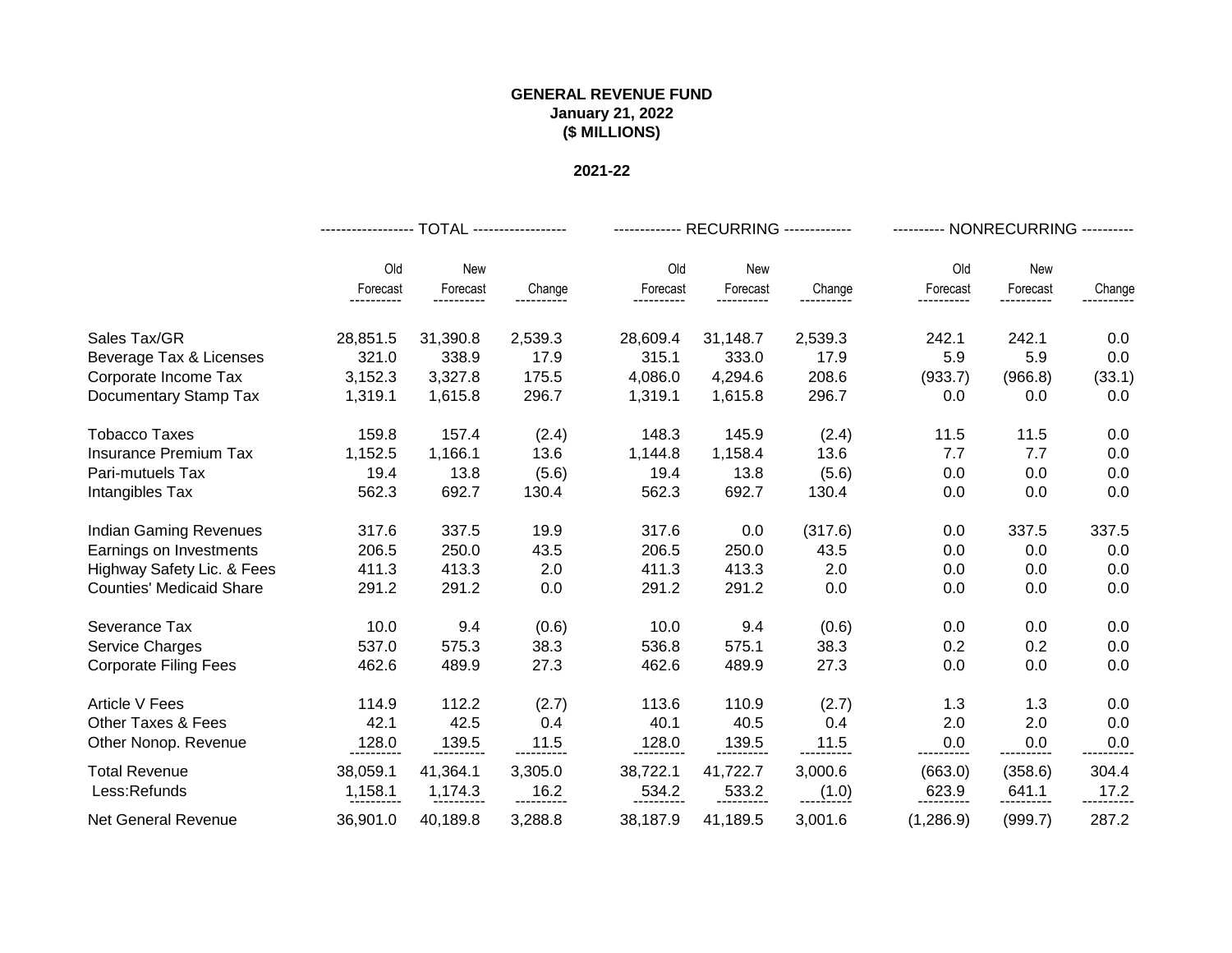|                                 |               | ----------------- TOTAL ----------------- |                        |          | ------------- RECURRING ------------- |         | --------- NONRECURRING ---------- |            |        |  |
|---------------------------------|---------------|-------------------------------------------|------------------------|----------|---------------------------------------|---------|-----------------------------------|------------|--------|--|
|                                 | Old           | <b>New</b>                                |                        | Old      | <b>New</b>                            |         | Old                               | <b>New</b> |        |  |
|                                 | Forecast<br>. | Forecast                                  | Change                 | Forecast | Forecast                              | Change  | Forecast                          | Forecast   | Change |  |
| Sales Tax/GR                    | 29,064.5      | 29,797.4                                  | 732.9                  | 29,175.8 | 29,908.7                              | 732.9   | (111.3)                           | (111.3)    | 0.0    |  |
| Beverage Tax & Licenses         | 331.8         | 347.3                                     | 15.5                   | 328.8    | 344.3                                 | 15.5    | 3.0                               | 3.0        | 0.0    |  |
| Corporate Income Tax            | 3,820.1       | 3,822.2                                   | 2.1                    | 4,123.2  | 4,123.0                               | (0.2)   | (303.1)                           | (300.8)    | 2.3    |  |
| Documentary Stamp Tax           | 1,245.6       | 1,195.7                                   | (49.9)                 | 1,245.6  | 1,195.7                               | (49.9)  | 0.0                               | 0.0        | 0.0    |  |
| <b>Tobacco Taxes</b>            | 157.7         | 154.4                                     | (3.3)                  | 146.2    | 142.9                                 | (3.3)   | 11.5                              | 11.5       | 0.0    |  |
| <b>Insurance Premium Tax</b>    | 1,185.4       | 1,208.9                                   | 23.5                   | 1,181.6  | 1,205.1                               | 23.5    | 3.8                               | 3.8        | 0.0    |  |
| Pari-mutuels Tax                | 19.7          | 9.0                                       | (10.7)                 | 19.7     | 9.0                                   | (10.7)  | 0.0                               | 0.0        | 0.0    |  |
| Intangibles Tax                 | 533.4         | 509.2                                     | (24.2)                 | 533.4    | 509.2                                 | (24.2)  | 0.0                               | 0.0        | 0.0    |  |
| <b>Indian Gaming Revenues</b>   | 450.7         | 463.5                                     | 12.8                   | 450.7    | 0.0                                   | (450.7) | 0.0                               | 463.5      | 463.5  |  |
| Earnings on Investments         | 213.8         | 228.7                                     | 14.9                   | 213.8    | 228.7                                 | 14.9    | 0.0                               | 0.0        | 0.0    |  |
| Highway Safety Lic. & Fees      | 384.2         | 382.3                                     | (1.9)                  | 384.2    | 382.3                                 | (1.9)   | 0.0                               | 0.0        | 0.0    |  |
| <b>Counties' Medicaid Share</b> | 318.2         | 285.6                                     | (32.6)                 | 318.2    | 285.6                                 | (32.6)  | 0.0                               | 0.0        | 0.0    |  |
| Severance Tax                   | 9.6           | 9.2                                       | (0.4)                  | 9.6      | 9.2                                   | (0.4)   | 0.0                               | 0.0        | 0.0    |  |
| <b>Service Charges</b>          | 534.7         | 530.5                                     | (4.2)                  | 534.7    | 530.5                                 | (4.2)   | 0.0                               | 0.0        | 0.0    |  |
| <b>Corporate Filing Fees</b>    | 476.2         | 513.6                                     | 37.4                   | 476.2    | 513.6                                 | 37.4    | 0.0                               | 0.0        | 0.0    |  |
| <b>Article V Fees</b>           | 112.2         | 111.2                                     | (1.0)                  | 111.4    | 110.4                                 | (1.0)   | 0.8                               | 0.8        | 0.0    |  |
| <b>Other Taxes &amp; Fees</b>   | 42.1          | 42.1                                      | 0.0                    | 42.1     | 42.1                                  | 0.0     | 0.0                               | 0.0        | 0.0    |  |
| Other Nonop. Revenue            | 123.0         | <u> 121.6 .</u><br>-----------            | (1.4)                  |          | <u>121.6</u><br>-----------           | (1.4)   | 0.0                               | 0.0        | 0.0    |  |
| <b>Total Revenue</b>            | 39,022.9      | 39,732.4                                  | 709.5                  | 39,418.2 | 39,661.9                              | 243.7   | (395.3)                           | 70.5       | 465.8  |  |
| Less:Refunds                    | 686.1         | 691.3                                     | ____5.2<br>----------- | 517.1    | 536.4                                 | 19.3    | 169.0                             | 154.9      | (14.1) |  |
| <b>Net General Revenue</b>      | 38,336.8      | 39,041.1                                  | 704.3                  | 38,901.1 | 39,125.5                              | 224.4   | (564.3)                           | (84.4)     | 479.9  |  |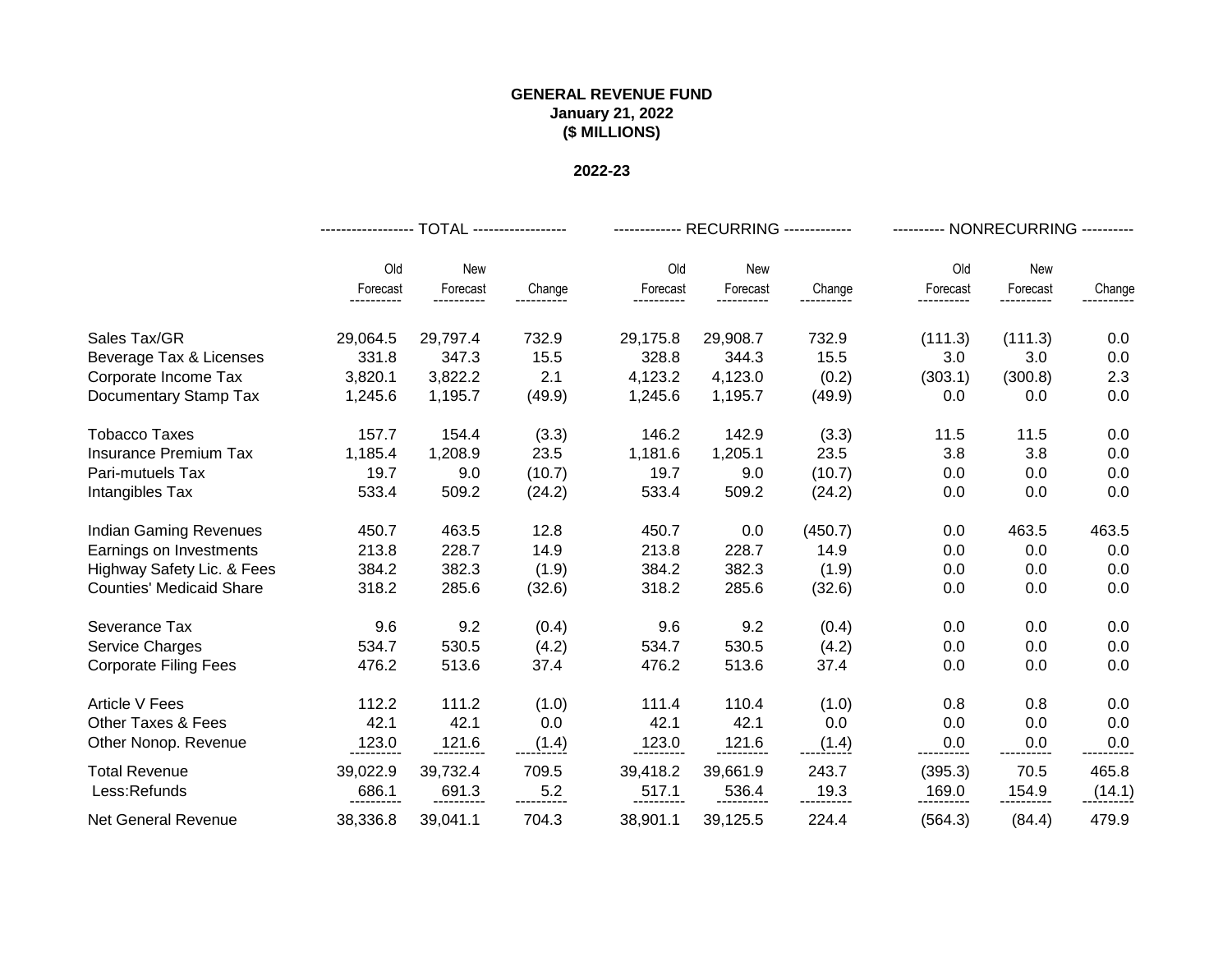|                                 |                    | ----------------- TOTAL ----------------- |        |                        | ------------- RECURRING ------------- |         | --------- NONRECURRING ---------- |                        |        |  |
|---------------------------------|--------------------|-------------------------------------------|--------|------------------------|---------------------------------------|---------|-----------------------------------|------------------------|--------|--|
|                                 | Old                | New                                       |        | Old                    | <b>New</b>                            |         | Old                               | <b>New</b>             |        |  |
|                                 | Forecast<br>.      | Forecast                                  | Change | Forecast<br>---------- | Forecast                              | Change  | Forecast                          | Forecast<br>---------- | Change |  |
| Sales Tax/GR                    | 30,094.5           | 30,884.0                                  | 789.5  | 30,120.2               | 30,909.7                              | 789.5   | (25.7)                            | (25.7)                 | 0.0    |  |
| Beverage Tax & Licenses         | 342.9              | 358.9                                     | 16.0   | 342.9                  | 358.9                                 | 16.0    | 0.0                               | 0.0                    | 0.0    |  |
| Corporate Income Tax            | 4,083.8            | 4,098.4                                   | 14.6   | 4,093.9                | 4,108.5                               | 14.6    | (10.1)                            | (10.1)                 | 0.0    |  |
| Documentary Stamp Tax           | 1,222.5            | 1,173.6                                   | (48.9) | 1,222.5                | 1,173.6                               | (48.9)  | 0.0                               | 0.0                    | 0.0    |  |
| <b>Tobacco Taxes</b>            | 156.6              | 152.0                                     | (4.6)  | 145.1                  | 140.5                                 | (4.6)   | 11.5                              | 11.5                   | 0.0    |  |
| <b>Insurance Premium Tax</b>    | 1,231.8            | 1,256.4                                   | 24.6   | 1,231.8                | 1,256.4                               | 24.6    | 0.0                               | 0.0                    | 0.0    |  |
| Pari-mutuels Tax                | 19.9               | 10.2                                      | (9.7)  | 19.9                   | 10.2                                  | (9.7)   | 0.0                               | 0.0                    | 0.0    |  |
| Intangibles Tax                 | 521.1              | 488.4                                     | (32.7) | 521.1                  | 488.4                                 | (32.7)  | 0.0                               | 0.0                    | 0.0    |  |
| <b>Indian Gaming Revenues</b>   | 470.4              | 481.4                                     | 11.0   | 470.4                  | 0.0                                   | (470.4) | 0.0                               | 481.4                  | 481.4  |  |
| Earnings on Investments         | 246.9              | 246.9                                     | 0.0    | 246.9                  | 246.9                                 | 0.0     | 0.0                               | 0.0                    | 0.0    |  |
| Highway Safety Lic. & Fees      | 361.7              | 361.0                                     | (0.7)  | 361.7                  | 361.0                                 | (0.7)   | 0.0                               | 0.0                    | 0.0    |  |
| <b>Counties' Medicaid Share</b> | 384.6              | 391.8                                     | 7.2    | 384.6                  | 391.8                                 | 7.2     | 0.0                               | 0.0                    | 0.0    |  |
| Severance Tax                   | 9.8                | 9.1                                       | (0.7)  | 9.8                    | 9.1                                   | (0.7)   | 0.0                               | 0.0                    | 0.0    |  |
| <b>Service Charges</b>          | 529.0              | 525.8                                     | (3.2)  | 529.0                  | 525.8                                 | (3.2)   | 0.0                               | 0.0                    | 0.0    |  |
| <b>Corporate Filing Fees</b>    | 490.0              | 533.4                                     | 43.4   | 490.0                  | 533.4                                 | 43.4    | 0.0                               | 0.0                    | 0.0    |  |
| <b>Article V Fees</b>           | 105.7              | 106.1                                     | 0.4    | 105.7                  | 106.1                                 | 0.4     | 0.0                               | 0.0                    | 0.0    |  |
| Other Taxes & Fees              | 41.5               | 41.5                                      | 0.0    | 41.5                   | 41.5                                  | 0.0     | 0.0                               | 0.0                    | 0.0    |  |
| Other Nonop. Revenue            | 123.1<br>--------- | 121.7                                     | (1.4)  | 123.1<br>.             |                                       | (1.4)   | 0.0                               | 0.0                    | 0.0    |  |
| <b>Total Revenue</b>            | 40,435.8           | 41,240.6                                  | 804.8  | 40,460.1               | 40,783.5                              | 323.4   | (24.3)                            | 457.1                  | 481.4  |  |
| Less:Refunds                    | 546.3              | 546.3                                     | 0.0    | 546.3                  | 546.3                                 | 0.0     | 0.0                               | 0.0                    | 0.0    |  |
| Net General Revenue             | 39,889.5           | 40,694.3                                  | 804.8  | 39,913.8               | 40,237.2                              | 323.4   | (24.3)                            | 457.1                  | 481.4  |  |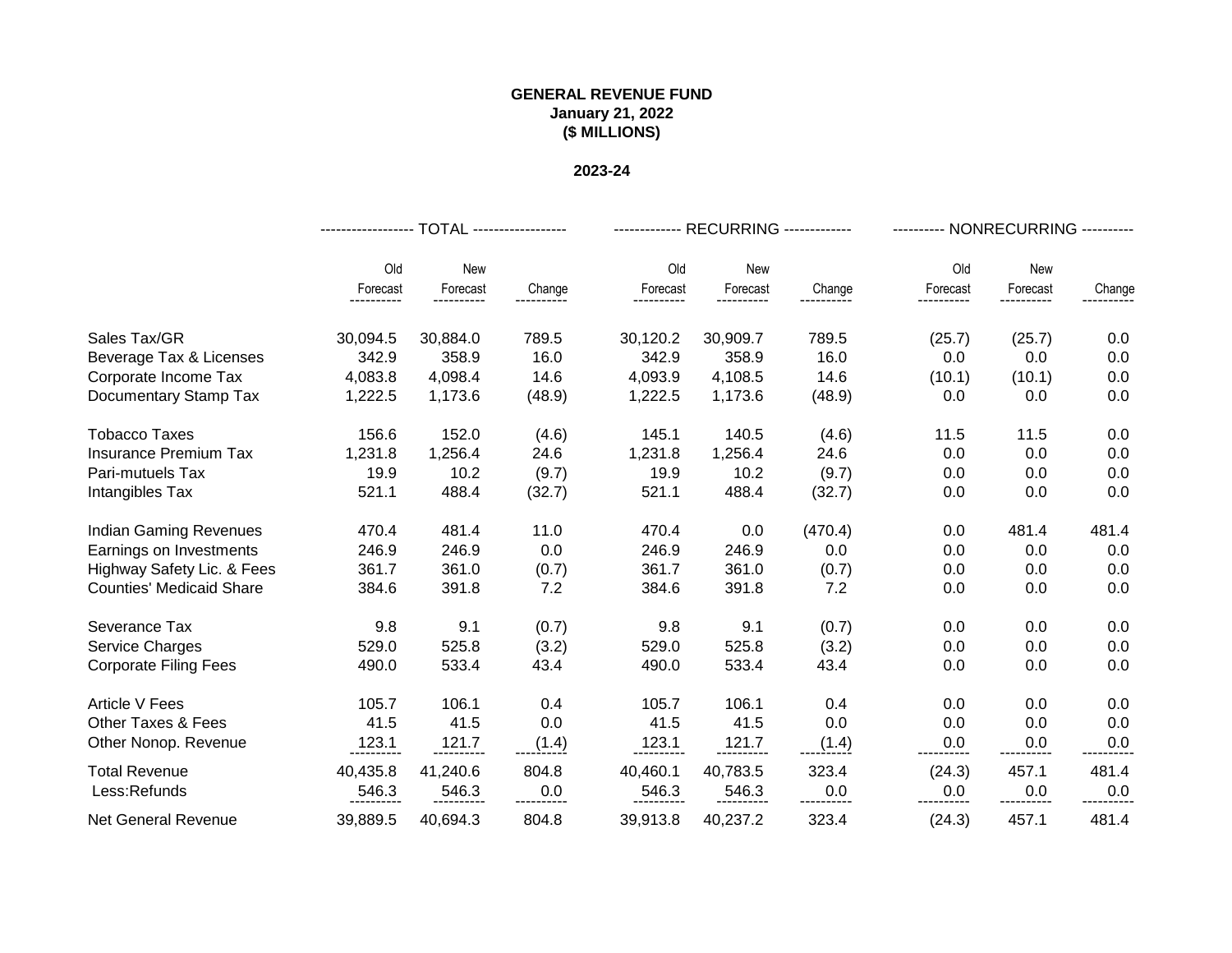|                                 |                      | ------------------ TOTAL ------------------ |         |                   | ------------- RECURRING ------------- |         | --------- NONRECURRING ---------- |          |        |  |
|---------------------------------|----------------------|---------------------------------------------|---------|-------------------|---------------------------------------|---------|-----------------------------------|----------|--------|--|
|                                 | Old                  | New                                         |         | Old               | New                                   |         | Old                               | New      |        |  |
|                                 | Forecast<br>-------- | Forecast                                    | Change  | Forecast          | Forecast                              | Change  | Forecast                          | Forecast | Change |  |
| Sales Tax/GR                    | 31,254.3             | 31,878.4                                    | 624.1   | 31,136.7          | 31,760.8                              | 624.1   | 117.6                             | 117.6    | 0.0    |  |
| Beverage Tax & Licenses         | 354.1                | 370.4                                       | 16.3    | 354.1             | 370.4                                 | 16.3    | 0.0                               | 0.0      | 0.0    |  |
| Corporate Income Tax            | 4,189.4              | 4,273.9                                     | 84.5    | 4,191.4           | 4,275.9                               | 84.5    | (2.0)                             | (2.0)    | 0.0    |  |
| Documentary Stamp Tax           | 1,216.1              | 1,167.4                                     | (48.7)  | 1,216.1           | 1,167.4                               | (48.7)  | 0.0                               | 0.0      | 0.0    |  |
| <b>Tobacco Taxes</b>            | 144.1                | 138.2                                       | (5.9)   | 144.1             | 138.2                                 | (5.9)   | 0.0                               | 0.0      | 0.0    |  |
| <b>Insurance Premium Tax</b>    | 1,285.8              | 1,311.5                                     | 25.7    | 1,285.8           | 1,311.5                               | 25.7    | 0.0                               | 0.0      | 0.0    |  |
| Pari-mutuels Tax                | 19.9                 | 10.2                                        | (9.7)   | 19.9              | 10.2                                  | (9.7)   | 0.0                               | 0.0      | 0.0    |  |
| Intangibles Tax                 | 515.9                | 478.6                                       | (37.3)  | 515.9             | 478.6                                 | (37.3)  | 0.0                               | 0.0      | 0.0    |  |
| <b>Indian Gaming Revenues</b>   | 636.1                | 498.8                                       | (137.3) | 636.1             | 0.0                                   | (636.1) | 0.0                               | 498.8    | 498.8  |  |
| Earnings on Investments         | 269.6                | 269.6                                       | 0.0     | 269.6             | 269.6                                 | 0.0     | 0.0                               | 0.0      | 0.0    |  |
| Highway Safety Lic. & Fees      | 399.0                | 401.4                                       | 2.4     | 399.0             | 401.4                                 | 2.4     | 0.0                               | 0.0      | 0.0    |  |
| <b>Counties' Medicaid Share</b> | 426.6                | 441.4                                       | 14.8    | 426.6             | 441.4                                 | 14.8    | 0.0                               | 0.0      | 0.0    |  |
| Severance Tax                   | 9.7                  | 8.8                                         | (0.9)   | 9.7               | 8.8                                   | (0.9)   | 0.0                               | 0.0      | 0.0    |  |
| Service Charges                 | 533.3                | 528.1                                       | (5.2)   | 533.3             | 528.1                                 | (5.2)   | 0.0                               | 0.0      | 0.0    |  |
| <b>Corporate Filing Fees</b>    | 504.2                | 545.4                                       | 41.2    | 504.2             | 545.4                                 | 41.2    | 0.0                               | 0.0      | 0.0    |  |
| <b>Article V Fees</b>           | 106.6                | 107.0                                       | 0.4     | 106.6             | 107.0                                 | 0.4     | 0.0                               | 0.0      | 0.0    |  |
| <b>Other Taxes &amp; Fees</b>   | 42.0                 | 42.0                                        | 0.0     | 42.0              | 42.0                                  | 0.0     | 0.0                               | 0.0      | 0.0    |  |
| Other Nonop. Revenue            | 123.1                |                                             | (1.4)   | <u>.123.1</u><br> |                                       | (1.4)   | 0.0                               | 0.0      | 0.0    |  |
| <b>Total Revenue</b>            | 42,029.8             | 42,592.8                                    | 563.0   | 41,914.2          | 41,978.4                              | 64.2    | 115.6                             | 614.4    | 498.8  |  |
| Less:Refunds                    | 558.0                | 559.5                                       | 1.5     | 558.0             | 559.5                                 | 1.5     | $0.0\,$                           | 0.0      | 0.0    |  |
| <b>Net General Revenue</b>      | 41,471.8             | 42,033.3                                    | 561.5   | 41,356.2          | 41,418.9                              | 62.7    | 115.6                             | 614.4    | 498.8  |  |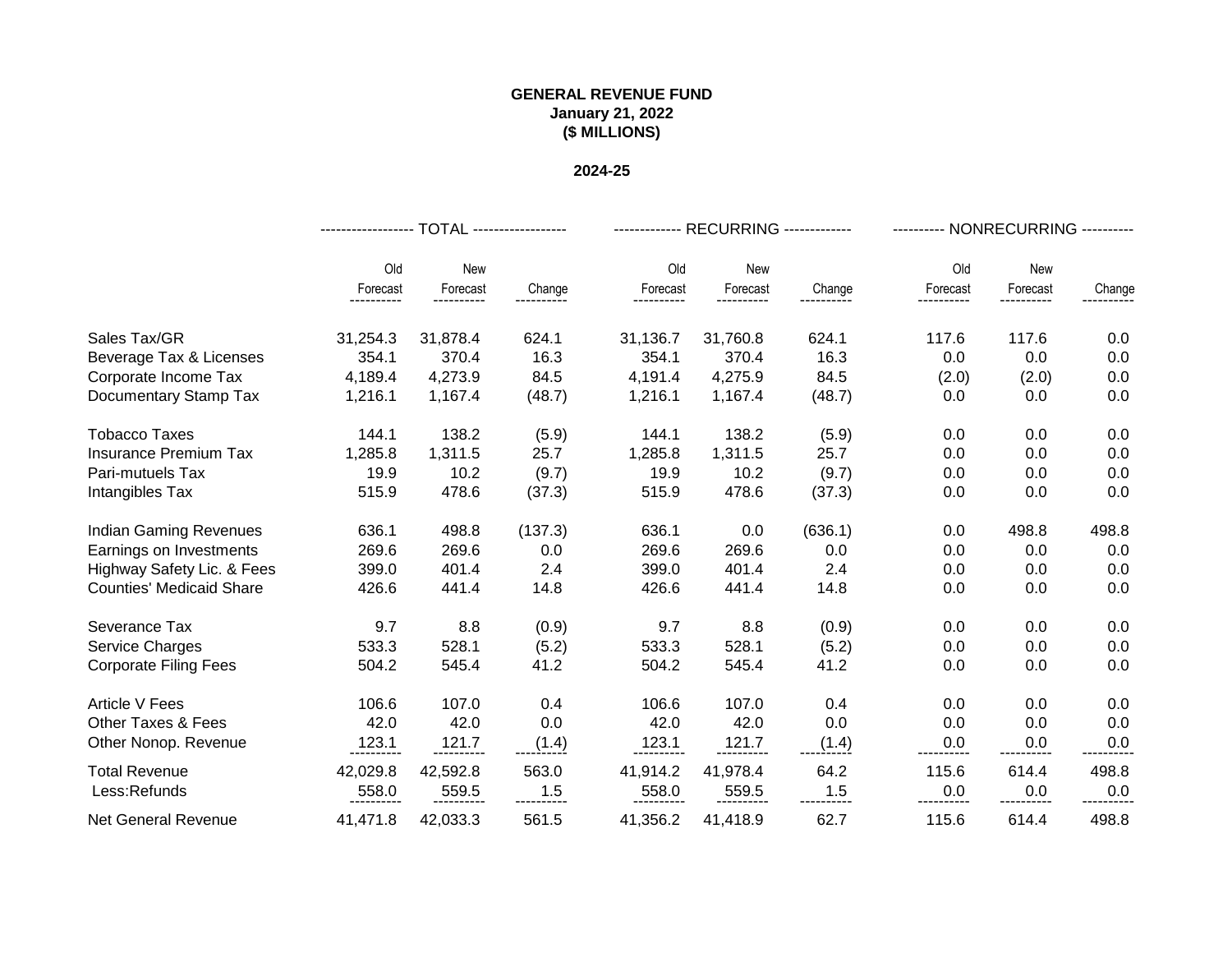|                                 |          | ------------------ TOTAL ------------------ |             |          | ------------- RECURRING ------------- |         | --------- NONRECURRING ---------- |          |        |  |
|---------------------------------|----------|---------------------------------------------|-------------|----------|---------------------------------------|---------|-----------------------------------|----------|--------|--|
|                                 | Old      | New                                         |             | Old      | New                                   |         | Old                               | New      |        |  |
|                                 | Forecast | Forecast                                    | Change      | Forecast | Forecast                              | Change  | Forecast                          | Forecast | Change |  |
| Sales Tax/GR                    | 32,071.5 | 32,729.8                                    | 658.3       | 32,071.5 | 32,729.8                              | 658.3   | 0.0                               | 0.0      | 0.0    |  |
| Beverage Tax & Licenses         | 365.2    | 382.1                                       | 16.9        | 365.2    | 382.1                                 | 16.9    | 0.0                               | 0.0      | 0.0    |  |
| Corporate Income Tax            | 4,357.3  | 4,476.3                                     | 119.0       | 4,357.1  | 4,476.1                               | 119.0   | 0.2                               | 0.2      | 0.0    |  |
| Documentary Stamp Tax           | 1,229.0  | 1,179.8                                     | (49.2)      | 1,229.0  | 1,179.8                               | (49.2)  | 0.0                               | 0.0      | 0.0    |  |
| <b>Tobacco Taxes</b>            | 143.2    | 135.9                                       | (7.3)       | 143.2    | 135.9                                 | (7.3)   | 0.0                               | 0.0      | 0.0    |  |
| <b>Insurance Premium Tax</b>    | 1,335.2  | 1,360.6                                     | 25.4        | 1,335.2  | 1,360.6                               | 25.4    | 0.0                               | 0.0      | 0.0    |  |
| Pari-mutuels Tax                | 20.2     | 10.4                                        | (9.8)       | 20.2     | 10.4                                  | (9.8)   | 0.0                               | 0.0      | 0.0    |  |
| Intangibles Tax                 | 519.8    | 485.8                                       | (34.0)      | 519.8    | 485.8                                 | (34.0)  | 0.0                               | 0.0      | 0.0    |  |
| <b>Indian Gaming Revenues</b>   | 516.4    | 516.2                                       | (0.2)       | 516.4    | 0.0                                   | (516.4) | 0.0                               | 516.2    | 516.2  |  |
| Earnings on Investments         | 299.8    | 299.8                                       | 0.0         | 299.8    | 299.8                                 | 0.0     | 0.0                               | 0.0      | 0.0    |  |
| Highway Safety Lic. & Fees      | 447.5    | 448.7                                       | 1.2         | 447.5    | 448.7                                 | 1.2     | 0.0                               | 0.0      | 0.0    |  |
| <b>Counties' Medicaid Share</b> | 428.8    | 443.3                                       | 14.5        | 428.8    | 443.3                                 | 14.5    | 0.0                               | 0.0      | 0.0    |  |
| Severance Tax                   | 9.7      | 8.7                                         | (1.0)       | 9.7      | 8.7                                   | (1.0)   | 0.0                               | 0.0      | 0.0    |  |
| Service Charges                 | 533.1    | 528.3                                       | (4.8)       | 533.1    | 528.3                                 | (4.8)   | 0.0                               | 0.0      | 0.0    |  |
| <b>Corporate Filing Fees</b>    | 518.6    | 556.3                                       | 37.7        | 518.6    | 556.3                                 | 37.7    | 0.0                               | 0.0      | 0.0    |  |
| <b>Article V Fees</b>           | 107.5    | 105.2                                       | (2.3)       | 107.5    | 105.2                                 | (2.3)   | 0.0                               | 0.0      | 0.0    |  |
| <b>Other Taxes &amp; Fees</b>   | 42.5     | 42.5                                        | 0.0         | 42.5     | 42.5                                  | 0.0     | 0.0                               | 0.0      | 0.0    |  |
| Other Nonop. Revenue            | 123.1    | <u>.121.6</u><br>-----------                | (1.5)       | 123.1    |                                       | (1.5)   | 0.0                               | 0.0      | 0.0    |  |
| <b>Total Revenue</b>            | 43,068.4 | 43,831.3                                    | 762.9       | 43,068.2 | 43,314.9                              | 246.7   | 0.2                               | 516.4    | 516.2  |  |
| Less:Refunds                    | 564.2    | 572.6                                       | ----------- | 564.2    | 572.6                                 | 8.4     | 0.0                               | 0.0      | 0.0    |  |
| <b>Net General Revenue</b>      | 42,504.2 | 43,258.7                                    | 754.5       | 42,504.0 | 42,742.3                              | 238.3   | 0.2                               | 516.4    | 516.2  |  |